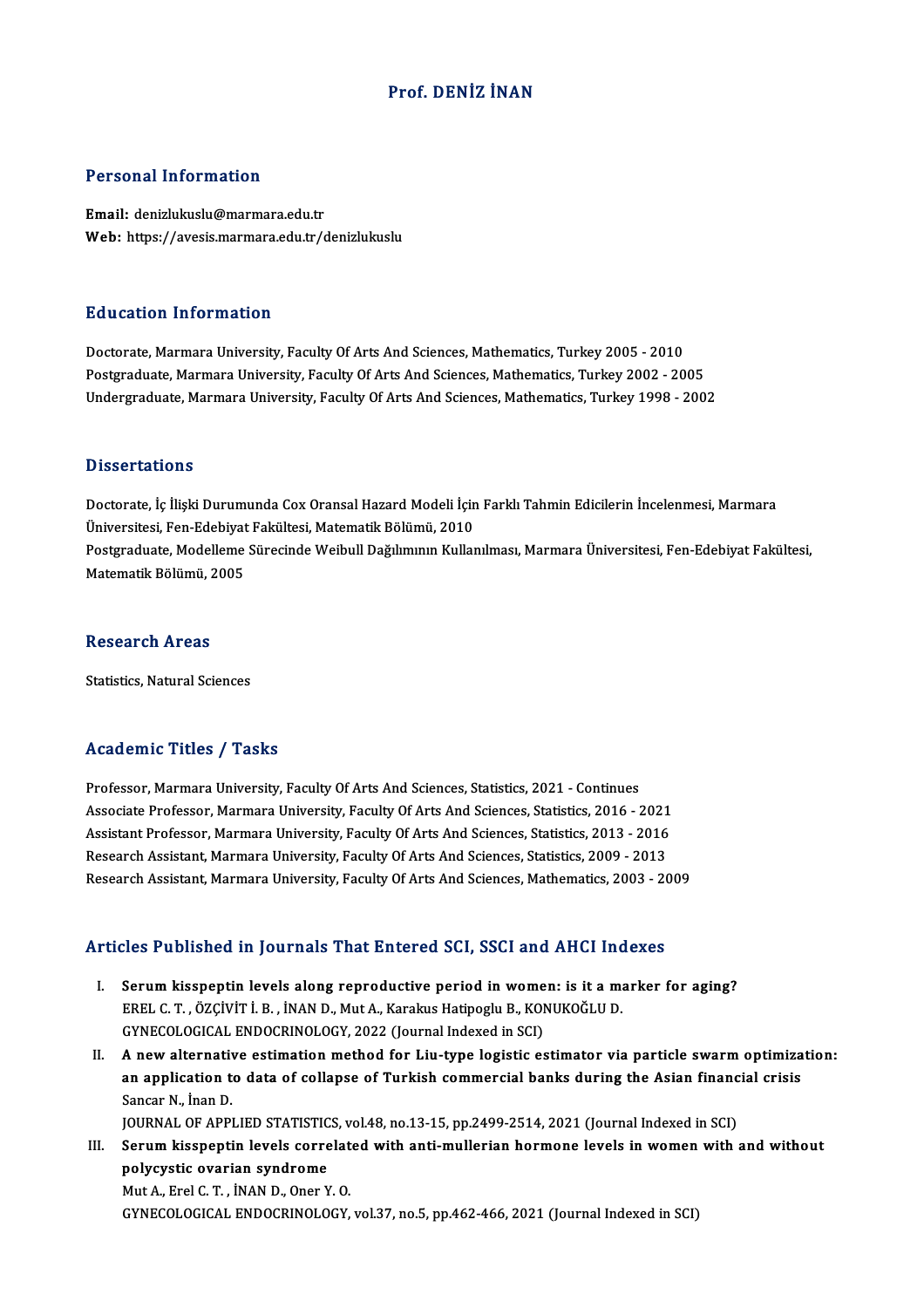| IV.   | Er:YAG laser treatment of urinary incontinence after failed TOT/TVT procedures                        |
|-------|-------------------------------------------------------------------------------------------------------|
|       | EREL C., Carazo Fernandez L. D., İNAN D., Makul M.                                                    |
|       | EUROPEAN JOURNAL OF OBSTETRICS & GYNECOLOGY AND REPRODUCTIVE BIOLOGY, vol.252, pp.399-403, 2020       |
|       | (Journal Indexed in SCI)                                                                              |
| V.    | Binary particle swarm optimization as a detection tool for influential subsets in linear regression   |
|       | Deliorman G., Inan D.                                                                                 |
|       | JOURNAL OF APPLIED STATISTICS, 2020 (Journal Indexed in SCI)                                          |
| VI.   | Particle swarm optimization based ridge logistic estimator                                            |
|       | İNAN D., Sancar N.                                                                                    |
|       | COMMUNICATIONS IN STATISTICS-SIMULATION AND COMPUTATION, vol.49, no.3, pp.669-683, 2020 (Journal      |
|       | Indexed in SCI)                                                                                       |
| VII.  | Identification of influential observations based on binary particle swarm optimization in the cox PH  |
|       | model                                                                                                 |
|       | Sancar N., İNAN D.                                                                                    |
|       | COMMUNICATIONS IN STATISTICS-SIMULATION AND COMPUTATION, vol.49, no.3, pp.567-590, 2020 (Journal      |
|       | Indexed in SCI)                                                                                       |
| VIII. | Predictive factors for the efficacy of Er:YAG laser treatment of urinary incontinence                 |
|       | Erel C. T., İNAN D., Mut A.                                                                           |
|       | MATURITAS, vol.132, pp.1-6, 2020 (Journal Indexed in SCI)                                             |
| IX.   | A novel method as a diagnostic tool for the detection of influential observations in the Cox          |
|       | proportional hazards model                                                                            |
|       | SANCAR N., İNAN D.                                                                                    |
|       | Quality & Quantity, vol.52, pp.1253-1266, 2018 (Journal Indexed in SCI Expanded)                      |
| X.    | Particle swarm optimization based Liu-type estimator                                                  |
|       | İNAN D., EĞRİOĞLU E., Sarica B., AŞKIN Ö. E., TEZ M.                                                  |
|       | COMMUNICATIONS IN STATISTICS-THEORY AND METHODS, vol.46, no.22, pp.11358-11369, 2017 (Journal Indexed |
|       | in SCI)                                                                                               |
| XI.   | Combining the Liu-type estimator and the principal component regression estimator                     |
|       | Inan D.                                                                                               |
|       | STATISTICAL PAPERS, vol.56, no.1, pp.147-156, 2015 (Journal Indexed in SCI)                           |
| XII.  | Analysing effect of the factors on ultrasonic seam tensile properties of nonwoven fabrics by Nested   |
|       | Anova Design                                                                                          |
|       | KAYAR M, MISTIK S İ, İNAN D.                                                                          |
|       | INTERNATIONAL JOURNAL OF CLOTHING SCIENCE AND TECHNOLOGY, vol.27, no.6, pp.803-817, 2015 (Journal     |
|       | Indexed in SCI)                                                                                       |
| XIII. | Biological variations of ADAMTS13 and von Willebrand factor in human adults                           |
|       | Kilercik M., COȘKUN A., SERTESER M., İNAN D., Unsal I.                                                |
| XIV.  | BIOCHEMIA MEDICA, vol.24, no.1, pp.138-145, 2014 (Journal Indexed in SCI)                             |
|       | Liu-Type Logistic Estimator<br>Inan D., Erdogan B.                                                    |
|       | COMMUNICATIONS IN STATISTICS-SIMULATION AND COMPUTATION, vol.42, pp.1578-1586, 2013 (Journal          |
|       | Indexed in SCI)                                                                                       |
| XV.   | A New Estimator for Cox Proportional Hazard Regression Model in Presence of Collinearity              |
|       | INAN D., TEZ M.                                                                                       |
|       | COMMUNICATIONS IN STATISTICS-THEORY AND METHODS, vol.41, pp.2437-2444, 2012 (Journal Indexed in SCI)  |
| XVI.  | DETERMINATION OF STRESS RESPONSES INDUCED BY ALUMINUM IN MAIZE (ZEA MAYS)                             |
|       | VARDAR F., Ismailoglu I., İNAN D., Unal M.                                                            |
|       | ACTA BIOLOGICA HUNGARICA, vol.62, no.2, pp.156-170, 2011 (Journal Indexed in SCI)                     |
| XVII. | CYTOTOXIC EFFECTS OF AN ELECTROMAGNETIC FIELD ON THE MERISTEMATIC ROOT CELLS OF                       |
|       | LENTILS (Lens clunaris Medik.)                                                                        |
|       | Eren P., VARDAR F., BİRBİR Y., İNAN D., Uenal M.                                                      |
|       |                                                                                                       |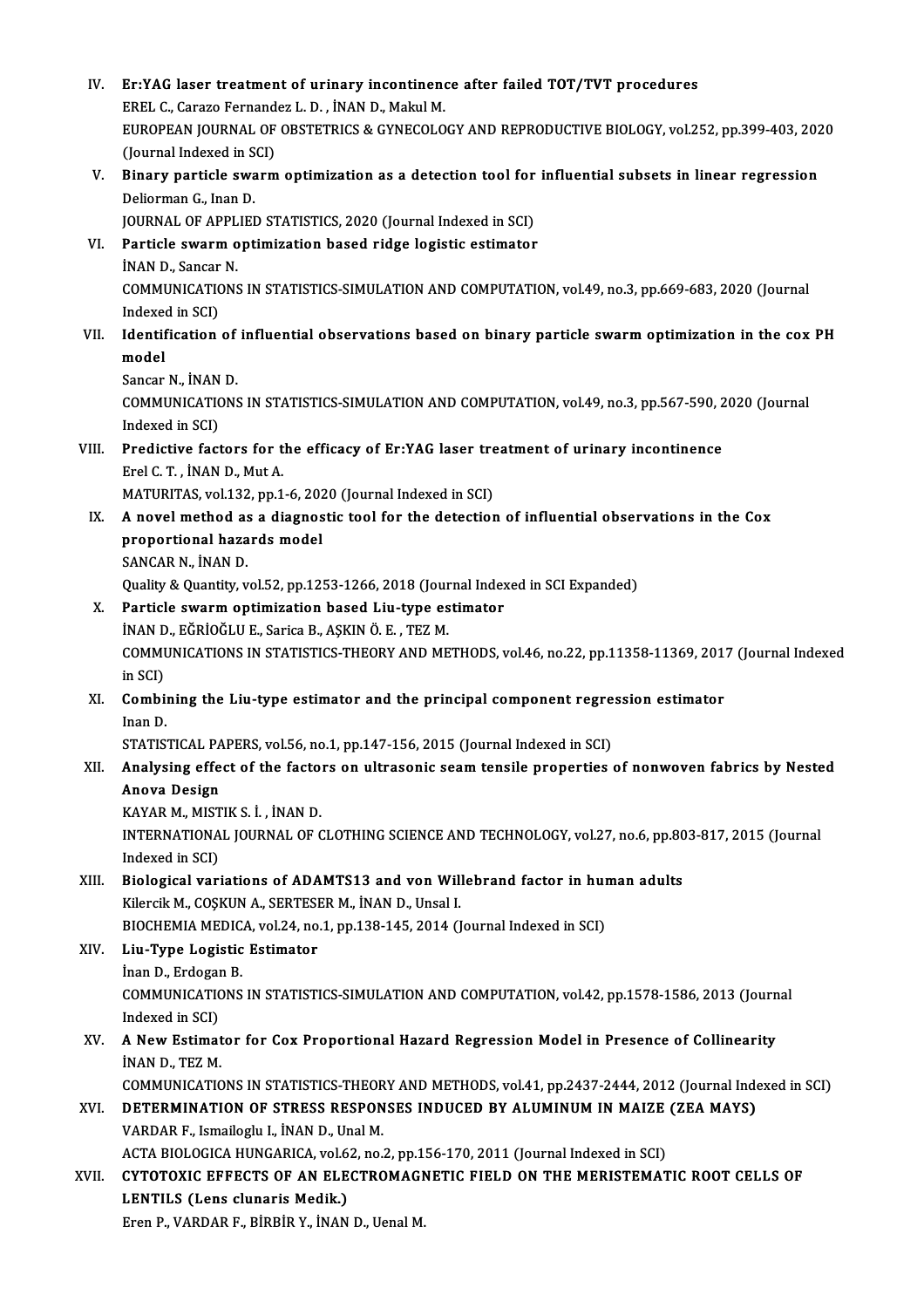## Articles Published in Other Journals

- rticles Published in Other Journals<br>I. Type-1 fuzzy forecasting functions with elastic net regularization<br>than D. Tak N. Type-1 fuzzy<br>Type-1 fuzzy<br>İnan D., Tak N.<br>EXPEPT SYSTE Type-1 fuzzy forecasting functions with elastic net regularization<br>Inan D., Tak N.<br>EXPERT SYSTEMS WITH APPLICATIONS, vol.199, pp.1-8, 2022 (Other Refereed National Journals)<br>A simple mathematical tool to forecast COVID 19 Inan D., Tak N.<br>EXPERT SYSTEMS WITH APPLICATIONS, vol.199, pp.1-8, 2022 (Other Refereed Nation<br>II. A simple mathematical tool to forecast COVID-19 cumulative case numbers<br>Ralak N. Inan D. Canau M. Zaja C. Sänmar S. Kurt B.
- EXPERT SYSTEMS WITH APPLICATIONS, vol.199, pp.1-8, 2022 (Other 1<br>A simple mathematical tool to forecast COVID-19 cumulative c<br>Balak N., İnan D., Ganau M., Zoia C., Sönmez S., Kurt B., Akgül A., Tez M.<br>CUNICAL ERIDEMIOLOCY II. A simple mathematical tool to forecast COVID-19 cumulative case numbers<br>Balak N., İnan D., Ganau M., Zoia C., Sönmez S., Kurt B., Akgül A., Tez M.<br>CLINICAL EPIDEMIOLOGY AND GLOBAL HEALTH, vol.12, 2021 (Journal Indexed Balak N., İnan D., Ganau M., Zoia C., Sönmez S., Kurt B., Akgül A., Tez M.<br>CLINICAL EPIDEMIOLOGY AND GLOBAL HEALTH, vol.12, 2021 (Journal Indexed in ESCI)<br>III. A Modelling Approach to Increase the Explained Risk in the Pro
- CLINICAL EPIDEMIO<br>A Modelling Appro<br>İNAN D., AŞKIN Ö. E.<br>Journal of the Turkis A Modelling Approach to Increase the Explained Risk in the Proportional Hazards Regression<br>INAN D., AŞKIN Ö. E.<br>Journal of the Turkish Statistical Association, vol.11, pp.1-11, 2018 (Refereed Journals of Other Institutions

INAN D., AŞKIN Ö. E.<br>Journal of the Turkish Statistical Association, vol.11, pp.1-11, 2018 (Refereed Journals of Other Ins<br>IV. Parameter Estimation of Shared Frailty Models Based on Particle Swarm Optimization Journal of the Turkish Statistical Asso<br>Parameter Estimation of Shared<br>AŞKIN Ö. E. , İNAN D., BÜYÜKLÜ A. H.<br>International Journal of Statistics and AŞKIN Ö. E. , İNAN D., BÜYÜKLÜ A. H.<br>International Journal of Statistics and Probability, vol.6, pp.48-58, 2017 (Refereed Journals of Other Institutions)

AŞKIN Ö. E. , İNAN D., BÜYÜKLÜ A. H.<br>International Journal of Statistics and Probability, vol.6, pp.48-58, 2017 (Refereed Journals of Other Ins<br>V. Liu type estimator in cox proportional hazard regression model inpresen International Jou<br>Liu type estim<br>İNAN D., TEZ M.<br>20TH INTERNA? Liu type estimator in cox proportional hazard regression model inpresence of collinearity<br>INAN D., TEZ M.<br>20TH INTERNATIONAL CONFERENCE, EURO MINI CONFERENCE CONTINUOUSOPTIMIZATION AND KNOWLEDGE-<br>RASED TECUNOLOGIES EUROPT'

İNAN D., TEZ M.<br>20TH INTERNATIONAL CONFERENCE, EURO MINI CONFERENCE CONTINUOUSOPTIMIZATION AND KNOWLEDGE-<br>BASED TECHNOLOGIES, EUROPT'xx2008, pp.301-305, 2008 (Refereed Journals of Other Institutions)

## Books&Book Chapters

ooks & Book Chapters<br>I. İşletme, İktisat ve Sosyal Bilimler İçin İstatistik. Excel, SPSS, R ve Matlab Uygulamalı<br>İnan D is & B<br>İşletme<br>İnan D.<br>Nobel Y İşletme, İktisat ve Sosyal Bilimle<br>İnan D.<br>Nobel Yayın Dağıtım, İstanbul, 2020

# Nobel rayin Dagium, istanbul, 2020<br>Refereed Congress / Symposium Publications in Proceedings

efereed Congress / Symposium Publi<br>I. Type-1 Penalized RegressionFunctions I. Type-1 Penalized RegressionFunctions<br>TAKN., İNAND. Type-1 Penalized RegressionFunctions<br>TAK N., İNAN D.<br>11 th. International Statistics Congress ISC2019, 4 - 08 October 2019<br>Estimating Ontimal Value for the Shrinkage and Biasing Baraı II. Estimating Optimal Value for the Shrinkage and Biasing Parameters in Liu-Type Logistic Regression<br>based on Particle Swarm Optimization 11 th. International Statistics Congress ISC2<br>Estimating Optimal Value for the Shrin<br>based on Particle Swarm Optimization<br>SANGAP N. INAN D SANCAR N., İNAN D. based on Particle Swarm Optimization<br>SANCAR N., İNAN D.<br>11 th. International Statistics Congress ISC2019, 4 - 08 October 2019<br>Pinary Particle Swarm Optimization as a Detection Tool for L SANCAR N., İNAN D.<br>11 th. International Statistics Congress ISC2019, 4 - 08 October 2019<br>III. Binary Particle Swarm Optimization as a Detection Tool for Influential Subsets in Linear Regression<br>INAN D. DELİOPMAN C. 11 th. International Statis<br>Binary Particle Swarn<br>İNAN D., DELİORMAN G.<br>11 th. International Statis Binary Particle Swarm Optimization as a Detection Tool for In<br>INAN D., DELIORMAN G.<br>11 th. International Statistics Congress ISC2019, 4 - 08 October 2019<br>Tune 1 Benelized Bestession Eunstians INAN D., DELIORMAN G.<br>11 th. International Statistics Congress ISC2019, 4 - 08 October 2019<br>IV. Type-1 Panelized Regression Functions TAKN., İNAND. Type-1 Panelized Regression Functions<br>TAK N., İNAN D.<br>11TH International Statistics Congress, Muğla, Turkey, 4 - 08 October 2019<br>Liu tuna Lagistic Fetimeter based en Bartisle Swarm Ontimization TAK N., İNAN D.<br>11TH International Statistics Congress, Muğla, Turkey, 4 - 08 October 2019<br>V. Liu-type Logistic Estimator based on Particle Swarm Optimization<br>SANGAR N. İNAN D. 11TH International S<br>Liu-type Logistic I<br>SANCAR N., İNAN D.<br>21st Euronean Youn Liu-type Logistic Estimator based on Particle Swarm Optimization<br>SANCAR N., İNAN D.<br>21st European Young Statisticians meeting, Belgrade, Serbia And Montenegro, 29 July - 02 August 2019, pp.23-24<br>Particle Swarm Ontimization SANCAR N., İNAN D.<br>21st European Young Statisticians meeting, Belgrade, Serbia And Mor<br>VI. Particle Swarm Optimization Based Ridge Logistic Estimator.<br>İNAN D., SANCAR N. 21st European Youn<br>Particle Swarm Op<br>İNAN D., SANCAR N.<br>International Confor International Conference on Trends and Perspectivesin Linear Statistical Inference, Bedlowo, Poland, 20 - 24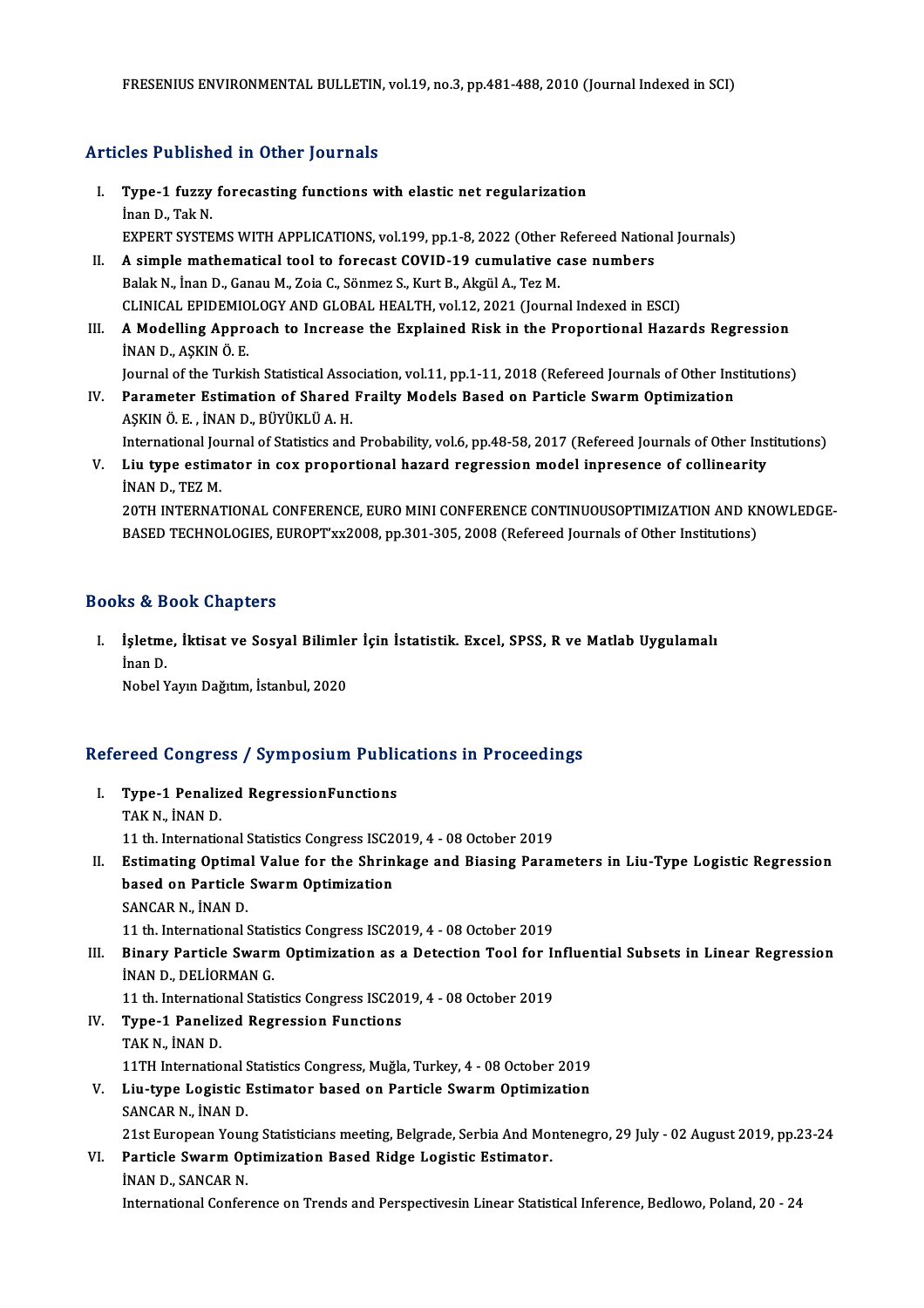August 2018

August 2018<br>VII. 9 A novel Method for Detection of Inuential DataPoints in Cox Model<br>SANGAR N. INAN D August 2018<br>A novel Method fo<br>SANCAR N., İNAN D.<br>International Confor

A novel Method for Detection of Inuential DataPoints in Cox Model<br>SANCAR N., İNAN D.<br>International Conference on Trends and Perspectivesin Linear Statistical Inference, Bedlewo, Poland, 20 - 24<br>August 2018 SANCAR N., İN<br>International<br>August 2018<br>Detection of International Conference on Trends and Perspectivesin Linear Statistical Infer-<br>August 2018<br>VIII. Detection of Outliers in Survival Data by Using Press-Type Residuals<br>INAN D

August 2<br>Detectie<br>İNAN D.<br>IPSYSC 2

Detection of Outliers in Survival Data by Using Press-Type Residuals<br>İNAN D.<br>IRSYSC 2017 – 3RD INTERNATIONAL RESEARCHERS, STATISTICIANS AND YOUNG STATISTICIANS CONGRESS, 24 -<br>26 May 2017 İNAN D.<br>IRSYSC 2017 -<br>26 May 2017<br>Sağltalım Ma IRSYSC 2017 – 3RD INTERNATIONAL RESEARCHERS, STATISTICIANS AND YOUNG STATISTICIANS CONGRE<br>26 May 2017<br>IX. Sağkalım Modellerinin Tahmin Performansının Bulanık C Ortalamalar Algoritması Kullanılarak<br>Arttırılması

## 26 May 2017<br><mark>Sağkalım Mo</mark><br>Arttırılması<br>İNAN D Sağkalı<mark>ı</mark><br>Arttırılı<br>İNAN D.<br>TOPP F1 A<mark>rttırılması</mark><br>İNAN D.<br>TOBB ETU Endüstri Mühendisliği Bölüm Seminerleri, Turkey, 09 November 2016

# İNAN D.<br>TOBB ETU Endüstri Mühendisliği Bölüm Seminerleri, Turkey, 09 November 2016<br>X. Robust Estimation for Cox Regression Model Based on Sufficient Jackknife After Bootstrap Method<br>İNAN D. TOBB ET<br>Robust<br>İNAN D.<br>Internet Robust Estimation for Cox Regression Model Based on Sufficient Jackknife After Bootstrap Method<br>INAN D.<br>International Conference on Trends and Perspectives in Linear Statistical Inference (Linstat2016), 22 - 25 August<br>2016

İNAN D.<br>International Conference on Trends and Perspectives in Linear Statistical Inference (Linstat2016), 22 - 25 August<br>2016 International Conference on Trends and Perspectives in Linear Statistical Inference (Linstat2016), 22 - 25 Augus<br>2016<br>XI. A Novel Modelling Aproach to Increase the Explained Risk in the Proportional Hazards Regression<br>INAN

2016<br>A Novel Modelling Aproach<br>İNAN D., AŞKIN Ö.E. , SARICA B.<br>The 10th Terty Conference on N A Novel Modelling Aproach to Increase the Explained Risk in the Proportional H<br>INAN D., AŞKIN Ö. E. , SARICA B.<br>The 10th Tartu Conference on Multivariate Statistics, Tartu, Estonia, 28 June - 01 July 2016<br>A novel Modelling

INAN D., AŞKIN Ö. E. , SARICA B.<br>The 10th Tartu Conference on Multivariate Statistics, Tartu, Estonia, 28 June - 01 July 2016<br>XII. A novel Modelling Approach to Increase the Explained Risk in the Proportional Hazards R The 10th Tartu Conference on M<br>**A novel Modelling Approach**<br>İNAN D., AŞKIN Ö. E. , SARICA B.<br>Tartu Conference on Multivariat

Tartu Conference on Multivariate Statistics, Tartu, Estonia, 28 June - 01 July 2016

# INAN D., AŞKIN Ö. E. , SARICA B.<br>Tartu Conference on Multivariate Statistics, Tartu, Estonia, 28 June - 01 July 2016<br>XIII. A New Approach to Improve the Prediction Performance of the Proportional Hazards Regression<br>Inan D. İnanD.,AşkınÖ.E. ,SarıcaB. A New Approach to Improve the Prediction Performance of the Proportional Haza<br>Inan D., Aşkın Ö. E. , Sarıca B.<br>X th International Statistics Days Conference, Giresun, Turkey, 7 - 09 October 2016, pp.14-22<br>Weihull Begressio

X th International Statistics Days Conference, Giresun, Turkey, 7 - 09 October 2016, pp.14-22

## XIV. Weibull Regression Model with Shared Gamma Frailty<br>Aşkın Ö. E., İnan D.

Weibull Regression Model with Shared Gamma Frailty<br>Aşkın Ö. E. , İnan D.<br>European Young Statisticians Meeting, Praha, Czech Republic, 31 August - 04 September 2015<br>Perticle Swarm Ontimination Bosed Liu Tune Estimator European Young Statisticians Meetin<br>Particle Swarm Optimization Ba:<br>İnan D., Eğrioğlu E., Tez M., Sarıca B.<br>The Seventh International Conferen

XV. Particle Swarm Optimization Based Liu Type Estimator<br>İnan D., Eğrioğlu E., Tez M., Sarıca B.

Particle Swarm Optimization Based Liu Type Estimator<br>İnan D., Eğrioğlu E., Tez M., Sarıca B.<br>The Seventh International Conference on Mathematical Statistics (PROBASTAT), Bratislava, Slovakia, 29 June - 03<br>Iuly 2015 inan D., Eğ<br>The Seven<br>July 2015<br>An Altann July 2015<br>**An Alternative Estimation Met**<br>Aşkın Ö. E. , İnan D., Büyüklü A. H.<br>The Seventh International Cenfer

## July 2015<br>XVI. An Alternative Estimation Method For Shared Frailty Models

The Seventh International Conference on Mathematical Statistics (PROBASTAT), Bratislava, Slovakia, 29 June - 03<br>July 2015 Aşkın Ö. E.<br>The Seven<br>July 2015<br>Particle S The Seventh International Conference on Mathematical Statisti<br>
July 2015<br>
XVII. Particle Swarm Optimization Based Liu Type Estimator<br>
INAND EČPIOČLUE TEZM SAPICA P

July 2015<br>Particle Swarm Optimization Based I<br>İNAN D., EĞRİOĞLU E., TEZ M., SARICA B.<br>7 th International Confrence en Probebil iNAN D., EĞRİOĞLU E., TEZ M., SARICA B.<br>7 th International Confrence on Probabilty and Statistics, 29 June - 03 July 2015 INAN D., EĞRİOĞLU E., TEZ M., SARICA B.<br>7 th International Confrence on Probabilty and Statistics, 29 June<br>XVIII. **A Comparison of Compound Poisson Class Distributions** 

7 th International Confrence on P.<br>A Comparison of Compound P<br>Aşkın Ö. E. , İnan D., Büyüklü A. H.<br>The International Conference on I

Aşkın Ö. E. , İnan D., Büyüklü A. H.<br>The International Conference on Trends and Perspectives in Linear Statistical Inference (LinStat2014), Linköping, Aşkın Ö. E. , İnan D., Büyüklü A<br>The International Conference<br>Sweden, 24 - 26 August 2014<br>Medeling multiple time sen

## XIX. Modeling multiple time series data using wavelet-based support vector regression<br>Inan D., Eygi Erdoğan B. Sweden, 24 - 26 August<br>Modeling multiple tim<br>İnan D., Eygi Erdoğan B.<br>International Cenferens Modeling multiple time series data using wavelet-based support vector regression<br>Inan D., Eygi Erdoğan B.<br>International Conference on Trends and Perspectives in Linear Statistics, Poznan, Poland, 16 - 20 June 2012<br>Combinin

## İnan D., Eygi Erdoğan B.<br>International Conference on Trends and Perspectives in Linear Statistics, Poznan, Poland, 16 - 20 June 2012<br>XX. Combining the Liu Type Estimator and the Principal Component Regression Estimator International Confer<br>Combining the Live<br>Simulation Study<br>INAN D Combin<br>Simulat<br>İNAN D.<br>Europes Simulation Study<br>|<br>European Young Statisticians Meeting,17th EYSM, 5 - 09 September 2011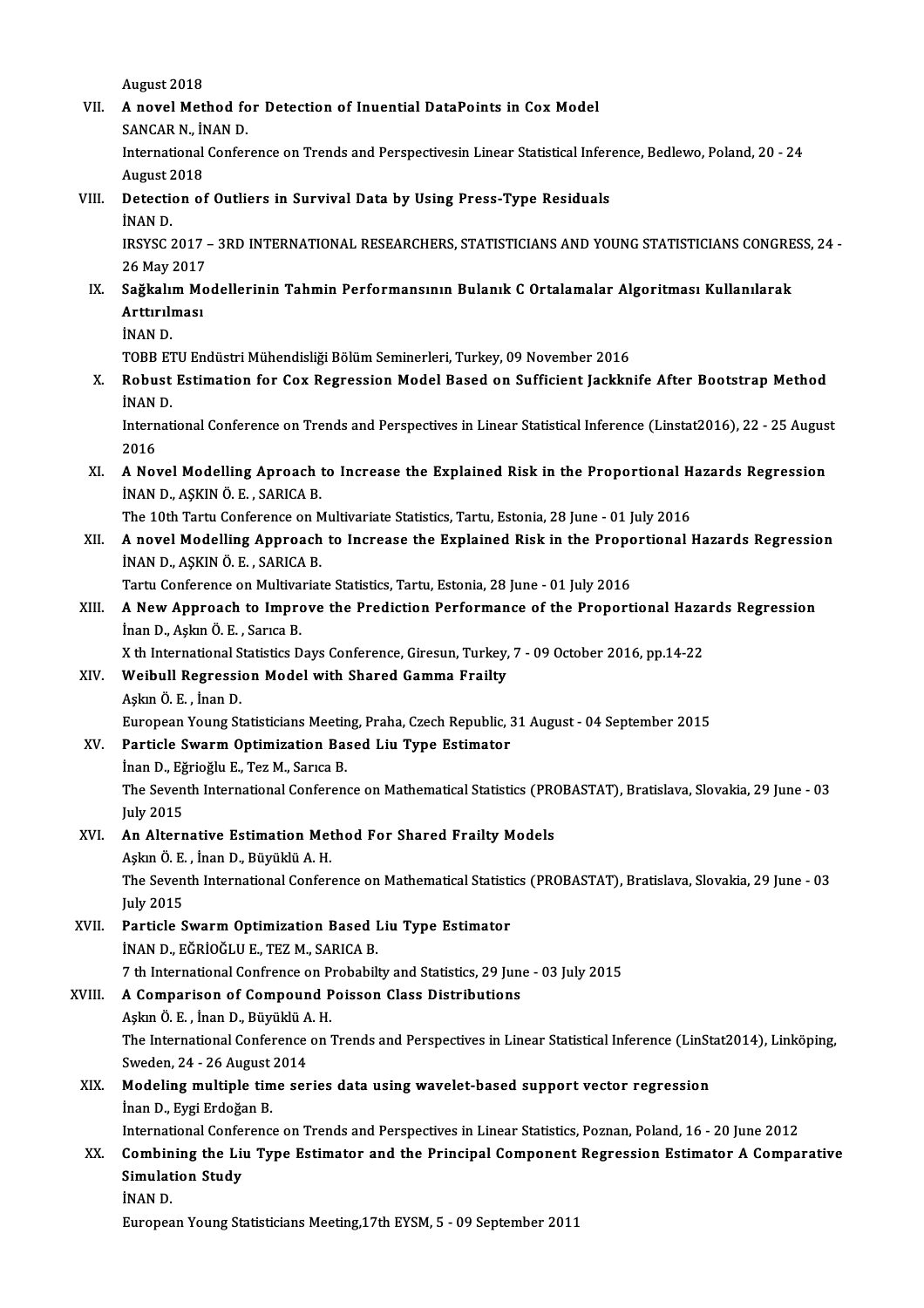| XXI.        | A Liu Type Logistic Regression Estimator                                                                        |
|-------------|-----------------------------------------------------------------------------------------------------------------|
|             | Inan D., Eygi Erdoğan B.                                                                                        |
|             | International 7th Statistics Congress-ISTKON, Antalya, Turkey, 28 April - 01 May 2011                           |
| XXII.       | A New Estimator for Cox Proportional Hazard Regression Model in Presence of Collinearity                        |
|             | INAN D., TEZ M.                                                                                                 |
|             | International Conference on Trends and Perspectives in Linear Statistical Inference (LINSTAT), Tomar, Portugal, |
|             | 27 June - 03 July 2010                                                                                          |
| XXIII.      | Aluminyum stresinin mısır kökleri üzerindeki etkileri                                                           |
|             | VARDAR F., İSMAİLOĞLU I., İNAN D., ÜNAL M.                                                                      |
|             | 20. Ulusal Biyoloji Kongresi, Turkey, 21 - 25 June 2010                                                         |
| <b>XXIV</b> | Yinelemeli Olay Analizi ve Çocuk Suçluluğu Üzerine bir Uygulama                                                 |
|             | Tez M, İnan D.                                                                                                  |
|             | 6. İstatistik Günleri Sempozyumu, Samsun, Turkey, 28 - 30 August 2009                                           |
| XXV.        | Liu type estimator in cox proportional hazard regression model in presence of collinearity                      |
|             | INAN D., Tez M.                                                                                                 |
|             | 20th International Conference/Euro Mini Conference on Continuous Optimization and Knowledge-Based               |
|             | Technologies (EurOPT 2008), Neringa, Lithuania, 20 - 23 May 2008, pp.301-305                                    |
| XXVI.       | Hızlandırılmış yaşam testi uygulamalarında iki parametreli Weibull regresyon modelleri                          |
|             | INAN D., TEZ M.                                                                                                 |
|             | 5. İstatisitik Kongresi, Ankara, Turkey, 20 - 24 May 2007                                                       |
|             |                                                                                                                 |

## Activities in Scientific Journals

Turkish Journal of Forecasting, Committee Member, 2017 - Continues

## **Scientific Refereeing**

COMMUNICATIONS IN STATISTICS-THEORY AND METHODS, Journal Indexed in SCI-E, May 2018 JOURNAL OF APPLIED STATISTICS, Journal Indexed in SCI-E, April 2017 COMMUNICATIONS IN STATISTICS-THEORY AND METHODS, Journal Indexed in SCI-E, May 2018<br>JOURNAL OF APPLIED STATISTICS, Journal Indexed in SCI-E, April 2017<br>COMMUNICATIONS IN STATISTICS-SIMULATION AND COMPUTATION, Journal Index JOURNAL OF APPLIED STATISTICS, Journal Indexed in SCI-E, April 2017<br>COMMUNICATIONS IN STATISTICS-SIMULATION AND COMPUTATION, Journal Indexed in SCI-E, M<br>COMMUNICATIONS IN STATISTICS-THEORY AND METHODS, Journal Indexed in S COMMUNICATIONS IN STATISTICS-SIMULATION AND COMPUTATION, Journal Index<br>COMMUNICATIONS IN STATISTICS-THEORY AND METHODS, Journal Index<br>JOURNAL OF APPLIED STATISTICS, Journal Indexed in SCI-E, March 2016<br>COMMUNICATIONS IN ST COMMUNICATIONS IN STATISTICS-THEORY AND METHODS, Journal Indexed in SCI-E, June 2016<br>JOURNAL OF APPLIED STATISTICS, Journal Indexed in SCI-E, March 2016<br>COMMUNICATIONS IN STATISTICS-SIMULATION AND COMPUTATION, Journal Inde JOURNAL OF APPLIED STATISTICS, Journal Indexed in SCI-E, March 2016<br>COMMUNICATIONS IN STATISTICS-SIMULATION AND COMPUTATION, Journal Indexed in SCI-E, February 2016<br>COMMUNICATIONS IN STATISTICS-SIMULATION AND COMPUTATION, STATISTICAL PAPERS, Journal Indexed in SCI-E, May 2015<br>COMPUTATIONAL STATISTICS & DATA ANALYSIS, Journal Indexed in SCI-E, May 2015 COMMUNICATIONS IN STATISTICS-SIMULATION AND COMPUTATION, Journal Indexed in SCI-E, October 2015 Communications In Statistics-Simulation And Computation, Journal Indexed in SCI-E, December 2014 Communications In Statistics-Theory And Methods, Journal Indexed in SCI-E, August 2014

## **Tasks In Event Organizations**

Tasks In Event Organizations<br>İnan D., Young Business and Industrial Statisticians (y-BIS) Workshop on Recent Advances in Data Science and Business<br>Analytics Scientific Congress, İstanbul Turkey, Erlül 2019 Analytics, Analytics, Scientific Congress, İstanbul, Turkey, Eylül 2019<br>Analytics, Scientific Congress, İstanbul, Turkey, Eylül 2019<br>İnan D., 21st European Young Statisticione Meeting, Scienti İnan D., Young Business and Industrial Statisticians (y-BIS) Workshop on Recent Advances in Data Science and Business<br>Analytics, Scientific Congress, İstanbul, Turkey, Eylül 2019<br>İnan D., 21st European Young Statisticians

Analytics, Scientific Congress, İstanbul, Turkey, Eylül 2019<br>İnan D., 21st European Young Statisticians Meeting, Scientific Congress, Belgrade, Serbia And Montenegro, Ağustos 20<br>İnan D., International Conference on Trends İnan D., 21st European Young Statisticia<br>İnan D., International Conference on Tr<br>Congress, İstanbul, Turkey, Aralık 2016